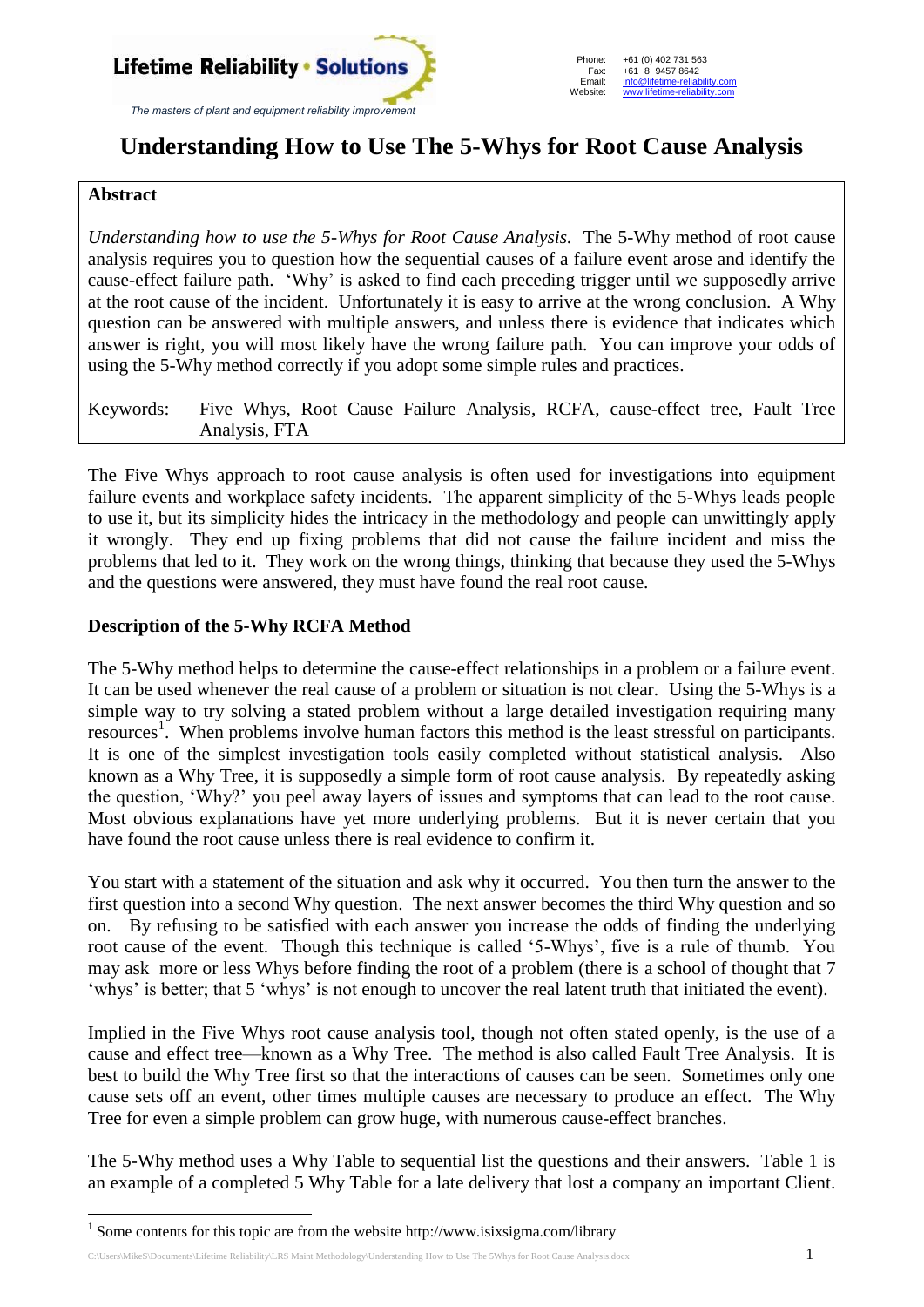

Note how each answer becomes the next question. It is vital that each Why question uses the previous answer because that creates a clear and irrefutable link between them. Only if questions and answers are linked is there certainty that an effect was due to the stated cause and thus the failure path from the event to its root is sure.

| <b>5 Why Question Table</b>                                                                                                                                                                                                                                                                                                                      |                                                                                                                          |                                             |                                                       |
|--------------------------------------------------------------------------------------------------------------------------------------------------------------------------------------------------------------------------------------------------------------------------------------------------------------------------------------------------|--------------------------------------------------------------------------------------------------------------------------|---------------------------------------------|-------------------------------------------------------|
| <b>Team Members:</b>                                                                                                                                                                                                                                                                                                                             |                                                                                                                          | Date:                                       |                                                       |
| <b>Problem Statement:</b> On your way home from work your car stopped in the middle of the road.                                                                                                                                                                                                                                                 |                                                                                                                          |                                             |                                                       |
| <b>Estimated Total Business-Wide Cost:</b> Taxi fare $x = $50$ , Lost 2 hours pay = \$100, Order was late to Customer<br>because Storemen did not get to work in time to despatch delivery and Customer imposed contract penalty of \$25,000,<br>Lost Customer and all future income from them, estimated to be \$2Million in the next 10 years. |                                                                                                                          |                                             |                                                       |
| Recommended Solution: Carry a credit card to access money when needed.                                                                                                                                                                                                                                                                           |                                                                                                                          |                                             |                                                       |
| Latent Issues: Putting all the money into gambling shows lack of personal control and responsibility over money.                                                                                                                                                                                                                                 |                                                                                                                          |                                             |                                                       |
| <b>Why Questions</b>                                                                                                                                                                                                                                                                                                                             | <b>3W2H Answers</b><br>(with what, when, where, how, how much)                                                           | <b>Evidence</b>                             | <b>Solution</b>                                       |
| 1. Why did the car stop?                                                                                                                                                                                                                                                                                                                         | Because it ran out of gas in a back<br>street on the way home                                                            | Car stopped at side of<br>road              |                                                       |
| 2. Why did gas run?                                                                                                                                                                                                                                                                                                                              | Because I didn't put any gas into<br>the car on my way to work this<br>morning.                                          | Fuel gauge showed<br>empty                  | Contact work and get<br>someone to pick you up        |
| 3. Why didn't you buy<br>gas this morning?                                                                                                                                                                                                                                                                                                       | Because I didn't have any money<br>on me to buy petrol.                                                                  | Wallet was empty of<br>money                | Keep a credit card in the<br>wallet                   |
| 4. Why didn't you have<br>any money?                                                                                                                                                                                                                                                                                                             | Because last night I lost it in a<br>poker game I played with friends at<br>my buddy's house.                            | Poker game is held<br>every Tuesday night   | Stop going to the game                                |
| 5. Why did you lose<br>your money in last<br>night's poker game?                                                                                                                                                                                                                                                                                 | Because I am not good at<br>'bluffing' when I don't have a good<br>poker hand and the other players<br>jack-up the bets. | Has lost money in many<br>other poker games | Go to poker School and<br>become better at 'bluffing' |
| 6. Why                                                                                                                                                                                                                                                                                                                                           |                                                                                                                          |                                             |                                                       |

Table 1 A 5-Why Analysis Question Table

#### **Build the Why Tree One Cause Level at a Time**

Many people start into a 5-Why analysis by using the 5-Why Table. With each Why question they put in an answer and then ask the next Why question. This question-and-answer tic-tac-toe continues until everyone agrees the root cause is found. Forgotten is the fact that an event can be produced by multiple causes and multiple combinations of causes. Using the Why Table alone is permitted if there is only one cause of every effect listed on the table.

The logical connectivity between events and all their causes can be seen with a Why Tree. Building a Why Tree gives you a good chance of spotting all the issues that could have been in play prior to a failure event. By only asking Why questions without the Why Tree to guide you, you may never find all the real root causes. Questions can always be answered, but that does not mean that the answer is right, or that all necessary causes of the problem are identified. It is unrealistic to do a 5- Why analysis by only completing a Five-Why Table of questions and thereby expect to arrive at the real root cause just because the questions were answered. First you must draw-up the Why Tree one level at a time and ask the 5-Why question for each level to find the real failure path through that level of causes.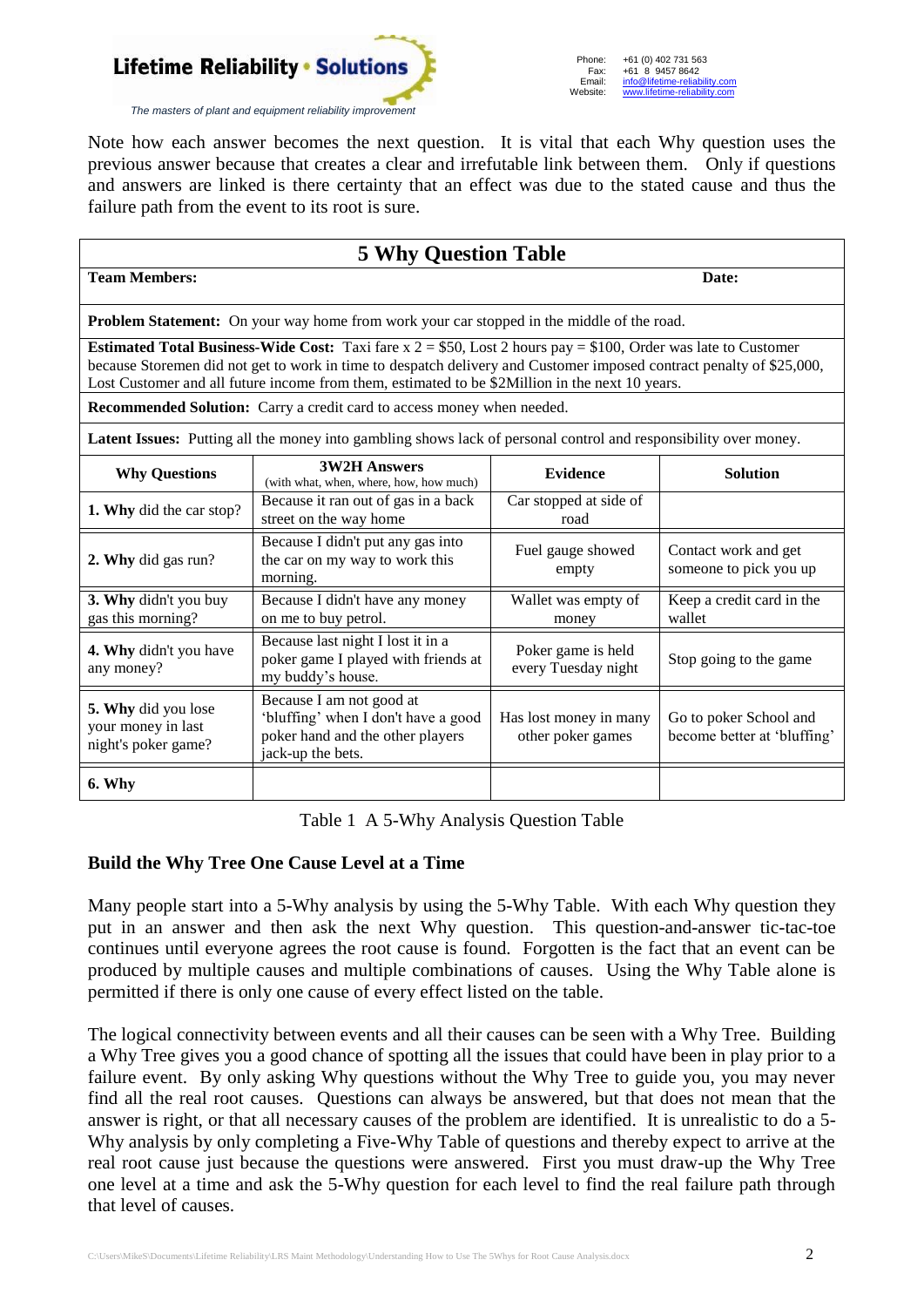# **Lifetime Reliability • Solutions**

*The masters of plant and equipment reliability improvement*



Car stalled at intersection and would not restart Ignition failure Ran out of fuel Lost compression Engine stopped Fuel supply failure Lost fuel flow Contamin ated fuel Failed fuel pump Holed fuel line Fuel/air over-rich Fuel supply restricted Water in fuel Air supply restricted **Excess** fuel in mixture Tank empty Air filter blocked Excess fuel injected Fuel filter blocked Fuel line blockage Fuel setting changed **Settings** altered by someone No spark in cylinder Spark plugs not arcing Piston rings broken Spark plugs unscrewed Cylinder head loose Valve timing error Pistons holed Distributor leads damaged Distributor not working Points set wrong Distributor damaged Water in distributor Leads loose Electrical supply fault Distributor not sealing **Distributor** body cracked Water over distributor Drove thru deep water puddle Hosed engine down **Distributor** cover open

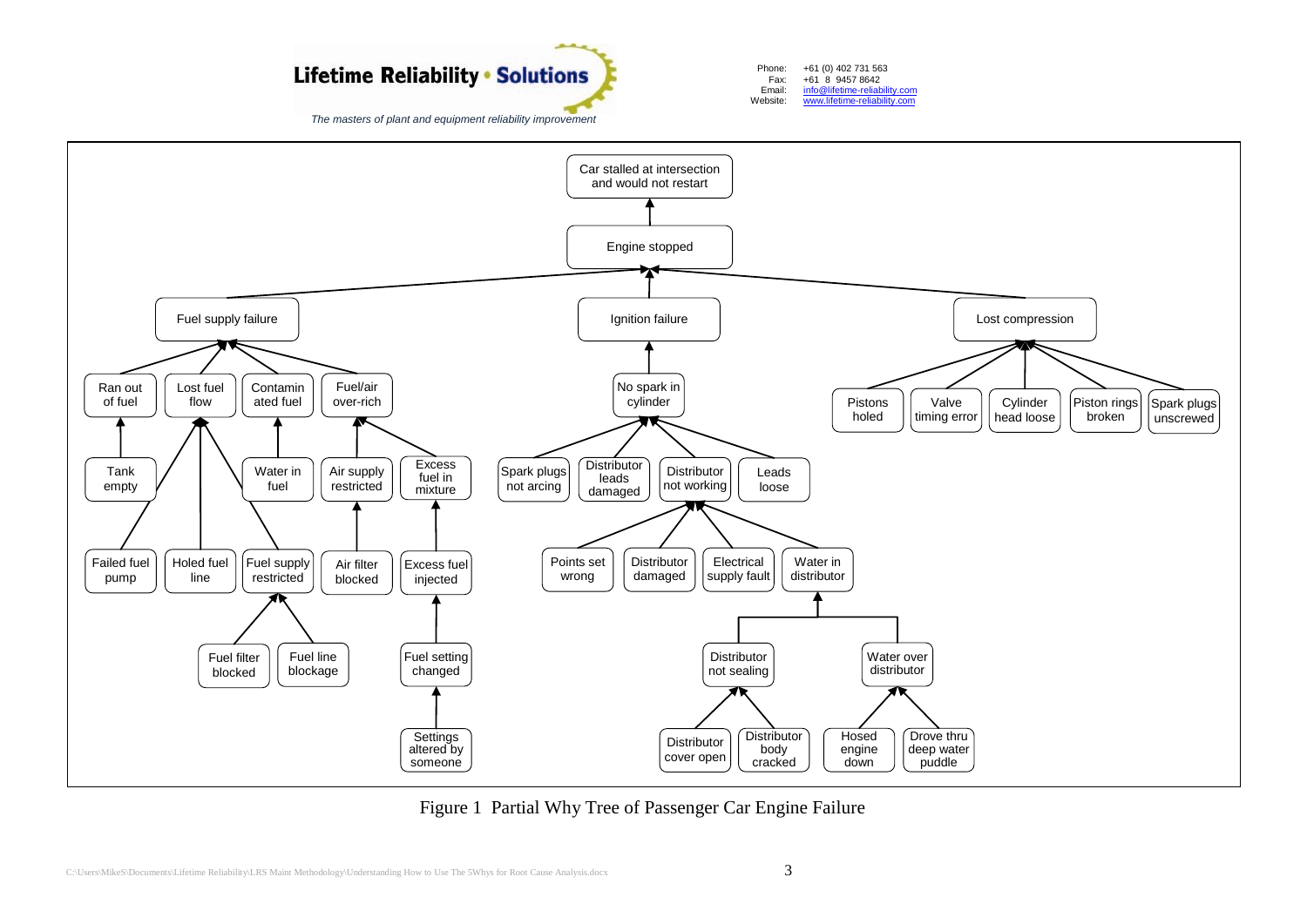

Phone: Fax: Email: Website: +61 (0) 402 731 563 +61 (8) 9457 8642 info@lifetime-reliability www.lifetime-reliability.com

Figure 1 shows a partial Why Tree for a stalled car (the complete Why Tree would be a monster). The analysis team uses their collective experience and knowledge of the causes of a stalled car to logically develop the first level of the Why Tree. Once we identify all the possible first level causes of the problem we then ask the Why question to find the real first level cause.

A passenger car can stall from electrical system failure, OR from fuel system failure, OR by loss of engine compression. Each cause is presumed independent of the other and so the connections to the top failure event are known as OR gates. For each of the three causes we can set off and develop the next layer of causes. After the second level of causes we can image third level causes for each one of them. After the third level we build the fourth level, and on and on and on we can rush until there are many branches, with dozens of boxes in our Why Tree of the causes and effects. If you did that you will have wasted a lot of people's time, thrown away your business' money, and almost certainly you have the wrong root cause.

It is wasteful of time and people to build an entire Why Tree of a failure incident in the first meeting unless all the evidence is known down to the true root cause. Figure 1 shows the top of a Why Tree with three branches going towards possible root causes. Two of those branches will prove to be unnecessary and their development is pointless. At each level the true failure path should be identified by the evidence and the other possibilities eliminated. There is no value spending time in a 5-Why failure analysis developing branches that did not cause the top failure event. (If you were conducting a risk analysis, and not a failure analysis, you would develop all the branches.)

The approach to take with a 5-Why root cause analysis is to start the Why Tree with the top failure event and identify all first level causes. Use the evidence and logic to prove which one(s) brought about the incident. Once the first level cause(s) are confirmed you tackle level two causes and confirm which of them produced the level one effects, and so on. In Figure 2 the first Why question to ask is, 'Why did the car stall?' The answer is the engine stopped working. The believable evidence is that the engine would not restart. The level two question becomes, 'Why did the engine stop working?' A critical component failure in any of the three systems that allow an internal combustion engine to work—electrical, fuel and mechanical—will stop the engine.



Figure 2 First and Second Level Failure Causes

At level two there are three reasons as to why the engine did not work. You must not ask a third level Why question until you know the right answer to the level two question. Your 5-Why analysis must stop here pending sure evidence as to which path the root cause belongs to. Most people using the 5-Why method will expect the team conducting the Five Why analysis to collectively select the cause of the engine stoppage. But there are three possible paths to take, only one of which is the right one (presuming that there was no interaction between systems in causing the failure event). If you accept one of the level two causes as an answer, without having sure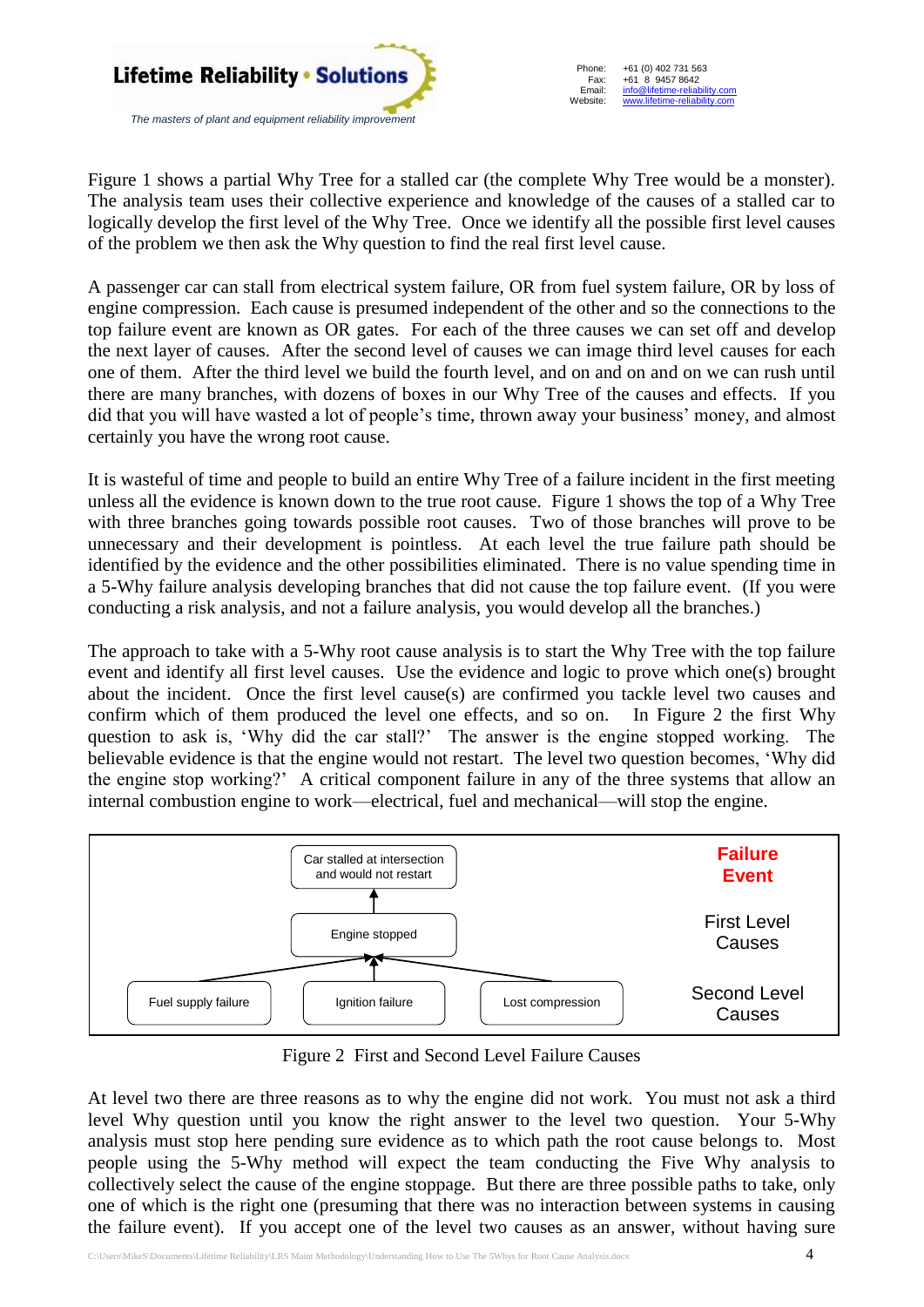

evidence, you are guessing. If you guess, I have no sympathy for what later happens to you and the analysis. It is just plain wrong to accept any answer to the Why question—only with real evidence or impeccable logic can you know the true cause. If you have sure evidence then you and the analysis team will know the right answer to the level two question. If you do not have true evidence you will direct people on the team to go and investigate the event and come to the next meeting with hard facts so that the true failure path can be identified.



Figure 3 Levels of Failure Causes

You use the evidence as the proof test to confirm the cause(s) for every level in the Why Tree. The evidence alone confirms the path to follow. Impeccable logic that withstands scientific scrutiny can also be used to identify the failure path. As you work your way down the cause and effect Why Tree you accept only the answers that are proven by sure, true evidence and/or unquestionable scientific logic. It is evidence and/or clear logic that decides the path to take, not someone's opinion. We fill-in the Why Table as each cause level event(s) is confirmed. In Figure 3 the Why Tree has gone down to a 7-Why level. There are many questions to be asked and answers to be proven. If you do not have true answers for each level, immediately stop the analysis and send the team out to investigate and find the facts. It is only with accurate hard evidence that the real causes and circumstances are certain. With real evidence and sound logic you know the causes are true.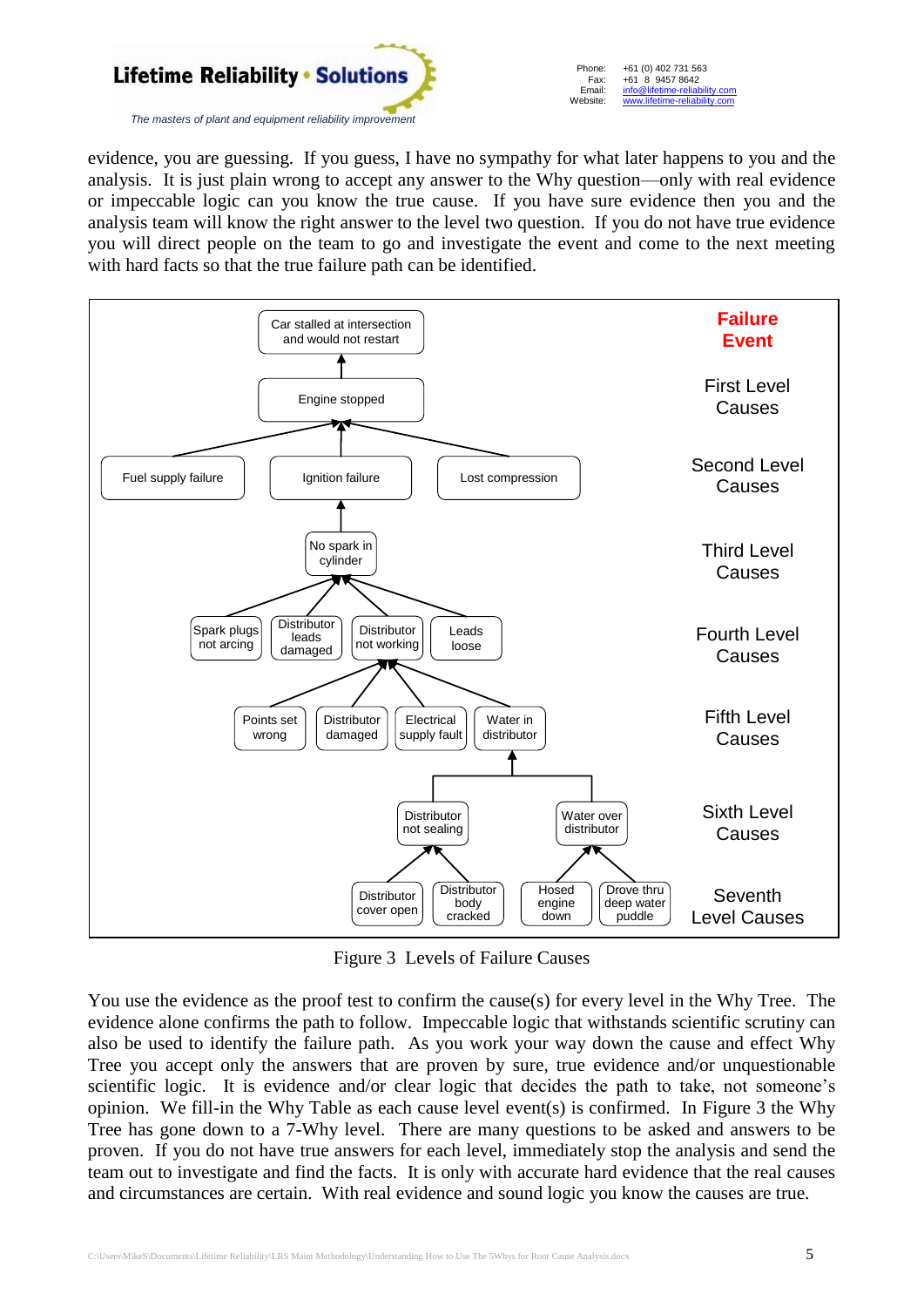

## **Select Your Starting Question From Well Up the Why Tree**

If you select the top failure event too low down the Why Tree you may not find the true root cause. Had the top failure event been the engine would not go, and we asked the first Why question as, 'Why did the engine stop working?' you would have made an assumption that the car stalled because of an engine problem. You can also stall a car by running into the back of the car in front of you and damaging the engine.

It is vital to start high up the Why Tree when you ask the first Why question. Figure 4 shows by setting the top failure event as the stalled car, and asking the first question as, 'Why did the car stall?' it ensured that all other causes of stalled car engines were eliminated by the evidence. There was no car accident, so logically the stalled engine had to be due to a problem with the engine itself.

It is better to start well up the Why Tree and ask a few unnecessary questions that are easily answered, than start too far down and totally miss the real cause and effect path of the incident.



Figure 4 Importance of Starting with the Right Why Question

### **How to Handle AND Gates in a 5-Why Analysis**

Many failure incidents require multiple causes to happen together to trigger the next level event. A fire needs fuel, oxygen and an ignition source, all three must be present simultaneously. On a Why Tree for a fire you will always have the configuration shown in Figure 5, with Fuel AND Oxygen AND Ignition present. In the Why Tree the three pass through an AND gate.



Figure 5 AND Gate for a Fire

In Figure 6 there are two necessary joint causes of 'water in distributor' which form an AND gate both must have happened for the next higher level event to occur. For water to be in a distributor there must have been an opening of some type and there must have been water on the distributor body. Unfortunately, a 5-Why question table does not accommodate AND gates. If you have an AND gate in your Why Tree each cause must be separated into its own Why Table. Why Tables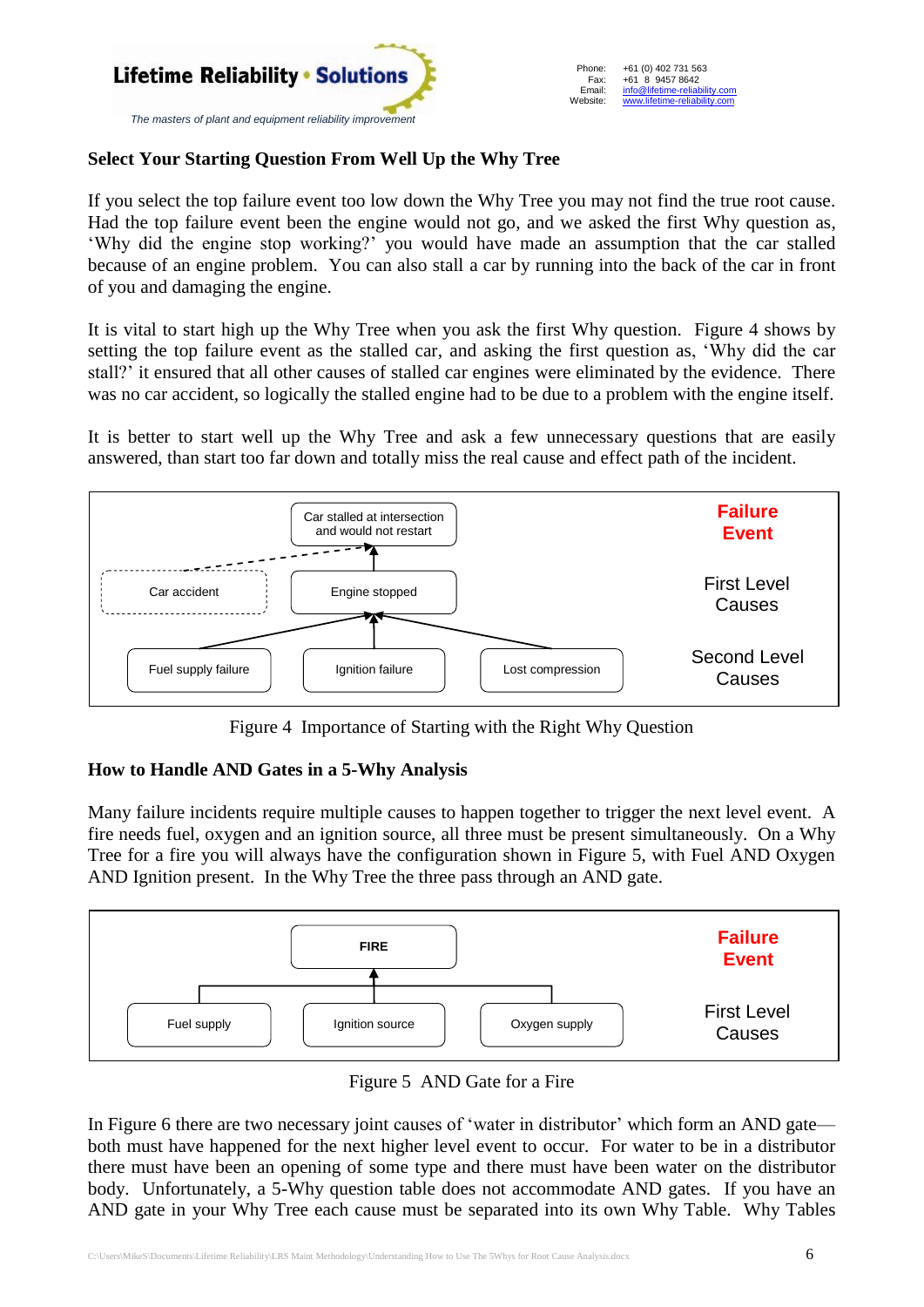

can only be used alone if there is just one cause for each effect. You can never know if there is only a single cause for an effect unless you first develop that level of the Why Tree.



Figure 6 AND Gate in a Why Tree

For the case in Figure 6 you would start two new Why Tables—one for 'Distributor not sealing' and another for 'Water over distributor'.

If you only use the Why Table without a Why Tree to direct you will know when there is an AND situation because the one answer to the Why question in the Table cannot fully explain why an event occurred. You will become uncomfortable because the logic is clearly incorrect or incomplete. It is then vital to stop and build the Why Tree so that you can pass through the AND gate by using a 5-Why Table for each branch.

# **Going to the True Root of Failure—Identifying Latent Causes**

In Table 1 you saw a Why Table of a delivery failure caused by a storeman not getting to work on time. It turned out that he had lost all his money in a card game and had none to buy petrol to get to work. Because he did not turn up a delivery was missed and the company was penalised \$25,000 and lost years of future business. Though there are several possible answers listed in the Why Table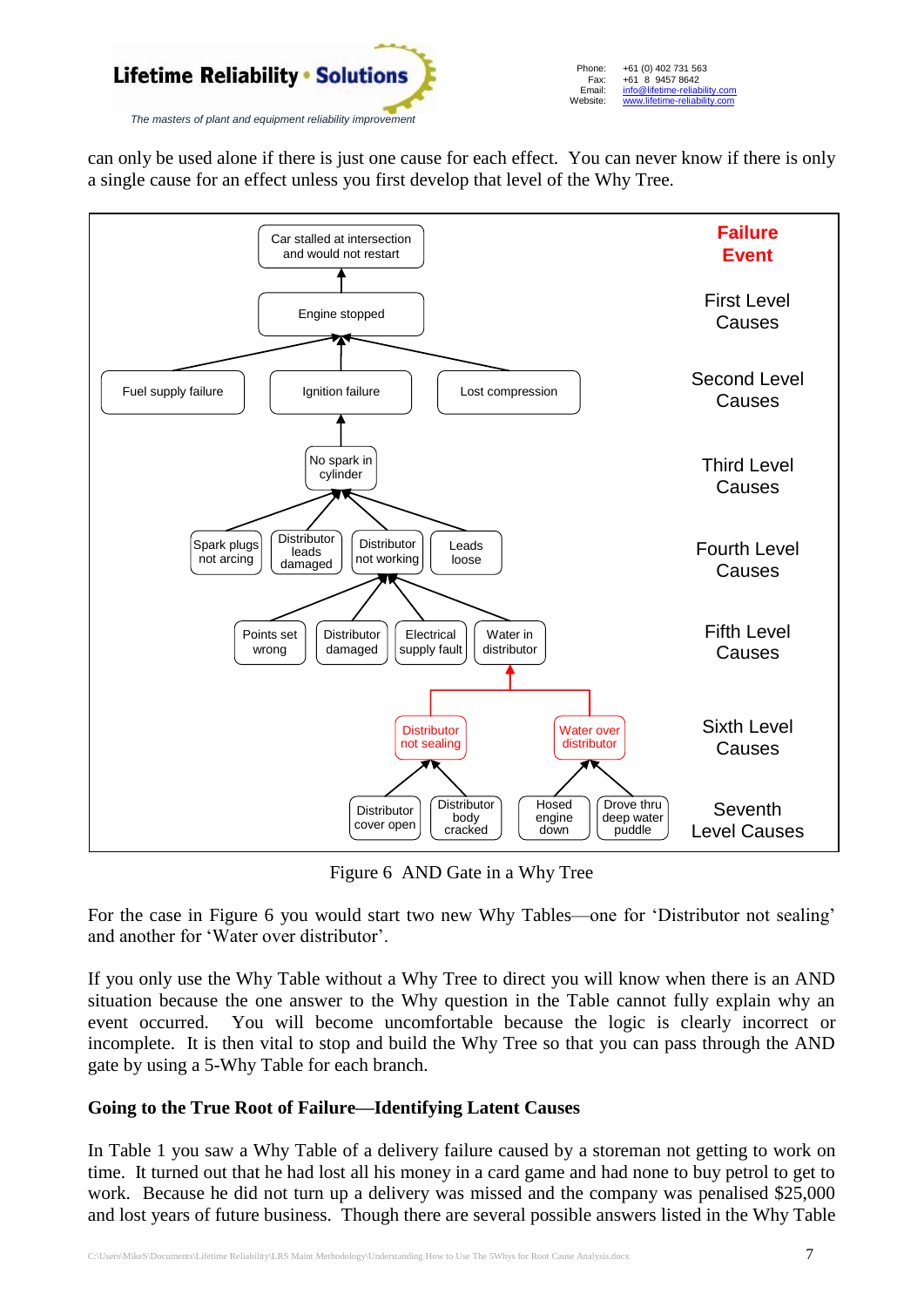

to address the top problem caused by not having money, we have stopped short of asking the most important question of all—Why did he gamble all the money he had? This person had a low paying job, he had a family to support, he had debts to pay, yet he bet all his money in the game. If we were to do a Why Tree on this man's poor betting decision it would look like that of Figure 7.



Figure 7 Why Tree of Late Delivery Latent Causes

We have not fixed the real root cause of the failure—this storeman's gambling problem. The gambling is a latent cause. It remains there waiting to trigger more troubles in future. This company will have many problems with this storeman because his view of life is 'easy-come-easygo' He is his own worst enemy and by default he is his employer's worst enemy as well.

The values and beliefs of this storeman were what actually caused the failure event that cost his employer \$25,000 penalty and \$2M lost future business. If we did not know that the man was a problem gambler you could not fix the root cause. In fact, if we did what was suggested in the Why Table, that he carry a credit card in case he runs out of money, we would put him at high risk of getting into serious gambling debt. Only after we learn of the latent cause are we able to make a good choice that will reduce the chance of a repeat problem(to pick him up and get him to work).

As the manager of this man you are in a dilemma. Clearly he is a huge risk. Should you dismiss him or put him in a lesser important job. Even in a lesser position this man's attitudes and value will always expose the company to trouble. The latent causes are the most critical ones to find, but they are usually the hardest to deal with and often they are embarrassing for all involved.

Until you know the latent causes that triggered a failure event, and you stop or prevent them, you have not addressed the real root cause. Our experience with failure events around the world and across many decades has highlighted the existence of a causal sequence of circumstances that exist when failures occur. Figure 8 shows how an incident can first be traced to its scientific Physics of Failure factors, going back further we can see situational events relating to the circumstances present at the time. Further back we can spot business process failures that allowed unwanted